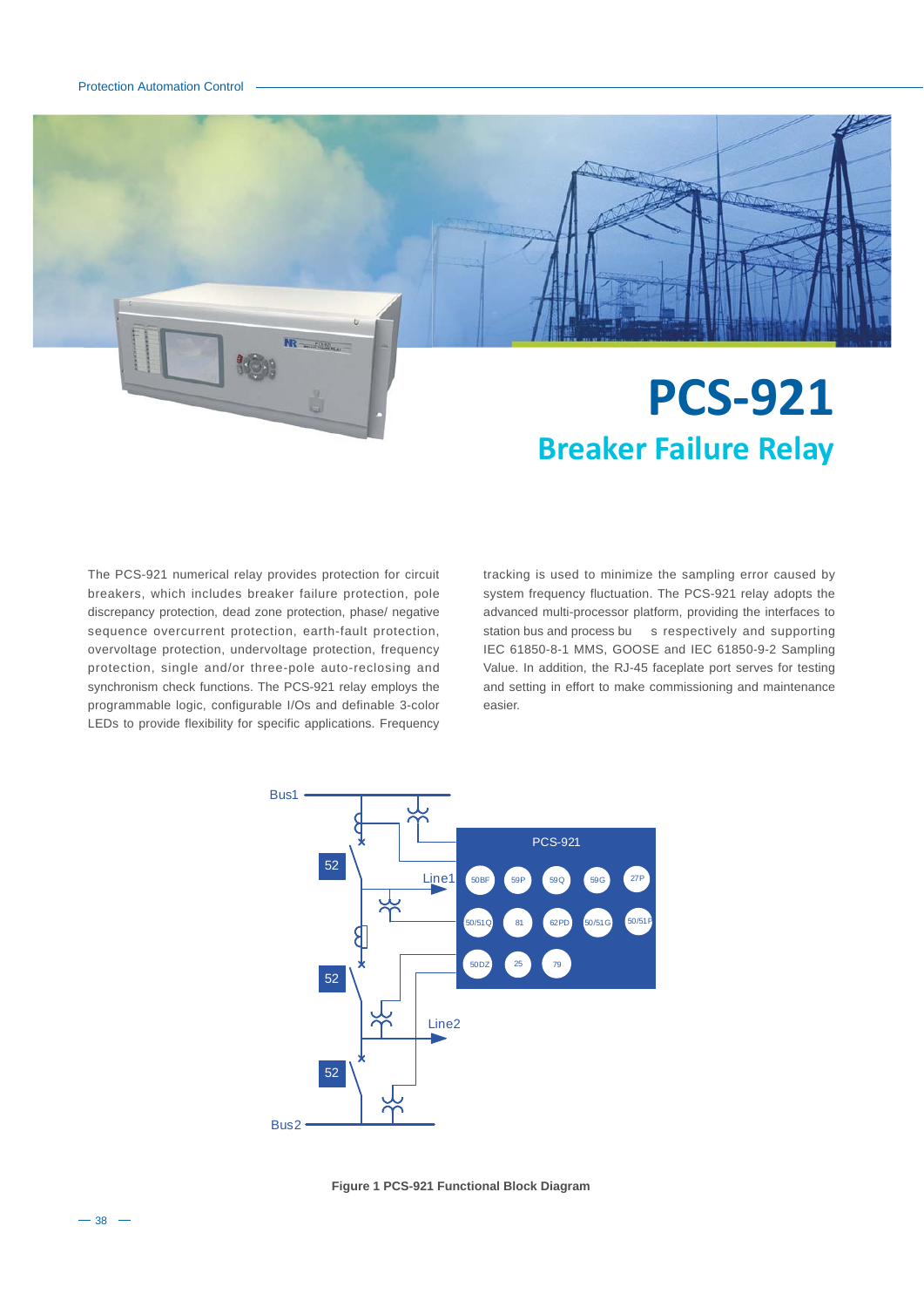# **Functions**

## **Protection and Control**

- Breaker failure protection (50BF)
	- Re-tripping and adjacent breaker tripping will be executed if the internal/external tripping command is received and the overcurrent element does not drop off. To improve the sensitivity of generator/ transformer protection, the phase overcurrent, neutral and negative-sequence overcurrent elements are provided.
- Pole discrepancy protection (62PD) Pole discrepancy is detected by breaker auxiliary contacts. Furthermore, asymmetrical current element is selected as an additional criteria.
- Dead zone protection (50DZ)

The adjacent breakers are tripped if a fault between CT and breaker (dead zone) is detected via the initiating binary input from external protection, breaker auxiliary contacts and overcurrent element.

- Four-stage phase overcurrent protection (50/51P) Selectable time characteristics (definite-time or inverse-time) and directional elements (forward, reverse or non-directional) are provided. A harmonic blocking function is integrated to restrain each stage independently.
- Four-stage earth fault protection (50/51G) Selectable time characteristics (definite-time or inverse-time) and directional elements (forward, reverse or non-directional) are provided. A harmonic blocking function is integrated to restrain each stage independently.
- Four-stage negative sequence overcurrent protection (50/51Q) Selectable time characteristics (definite-time or inverse-time) and directional elements (forward, reverse or non-directional) are provided.
- Three-stage undervoltage protection and overvoltage protection (27P/59P) Selectable time characteristics (definite-time or inversetime) and voltage element (Phase voltage or phase-to-phase

voltage, "1-out-of-3" or "3-out-of-3" logic) are provided.

- One-stage negative sequence overvoltage protection (59Q) Negative sequence overvoltage protection is a simple pure overvoltage protection.
- Three-stage residual overvoltage protection (59G). Selectable time characteristics (definite-time or inverse-time) are provided.
- Four-stage underfrequency protection and overfrequency protection (81)

Underfrequency protection and overfrequency protection will be blocked for undervoltage condition and frequency abnormality condition. The df/dt element also is provided for the supervision of underfrequency protection.

• Synchronism check (25)

The criteria can be set as frequency difference, voltage difference, and phase angle difference. Hence, the checking condition can be selected as live-bus to dead-line, dead-bus to live-line or dead-bus to dead-line.

- Single and/or three-pole auto-reclosing (79) Up to 4 shots can be selected for single-/three- pole auto-reclosing.
- Voltage and current drift auto adjustment The relay continuously and automatically traces voltage and current drifts and adjusts the zero point.
- Frequency tracking Frequency tracking is provided to accommodate the frequency shift in the power system.

#### **Monitoring and Measurement**

- VT circuit supervision (VTS)
- CT circuit supervision (CTS)
- Self diagnostic
- Event recorder including 1024 change-of-binary-input events, 1024 supervision events, 256 control logs and 1024 operating logs
- Disturbance recorder including 32 disturbance records with waveforms (The format of disturbance recorder is compatible with COMTRADE.)
- Clock synchronization using IRIG-B, SNTP, PPS (Pulse-Per-Second) and PPM (Pulse-Per-Minute), IEEE1588

## **Communication**

- Up to four 10Base-T/100Base-TX copper Ethernet ports using IEC 61850, DNP3.0 or IEC 60870-5-103 over TCP/IP
- Up to two 100Base-FX optical Ethernet ports using IEC 61850, DNP3.0 or IEC 60870-5-103 over TCP/IP (Sharing two copper Ethernet ports)
- Two RS-485 serial ports using IEC 60870-5-103
- One RS-485 serial port for clock synchronization
- Optional Sampling value and GOOSE communication module with six/eight optical Ethernet ports using IEC 61850- 9-2 and IEC 61850-8-1 GOOSE

### **User Interface**

- HMI interface with large-size LCD and 9-button keypad on the front panel
- Support setup up to 40 users and allow each user to own different password and access authority
- Provide some function shortcuts key, which can be configured by PCS-Explorer and be fulfilled by combination key of devices' keypad, to execute some operation quickly.